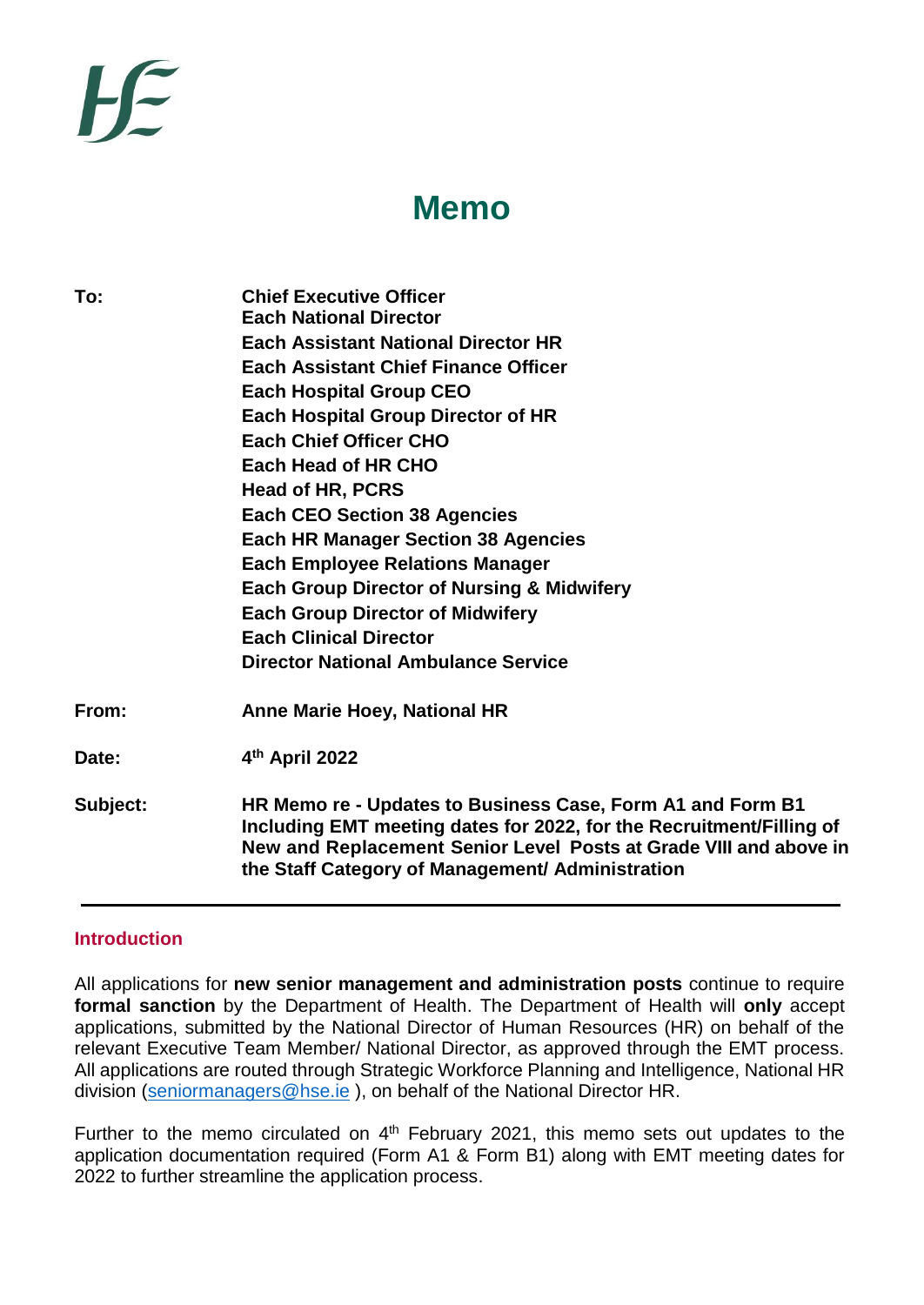### **This memo applies to all HSE Statutory, Voluntary Hospitals and Voluntary Agencies. Summary of Revised Arrangements**

### **1 New Post**

- i. In overall terms a new post is defined as an **NSP New Service Development** post, both approved and funded, as provided for in the current National Service Plan (NSP) and the HSE Pay and Numbers Strategy (i.e. current year).
- ii. A **New Development Post** includes developments that have been the subject of a specific business case outside of the NSP approved by the Department of Health with associated funding, or posts specifically identified and communicated by the Department of Health, both approved and with associated funding, outside of the NSP. In either case above, confirmation of the associated approval, initiative and funding is required by the relevant National Director.
- iii. New posts created to address changes to service delivery may be the subject of an application with specific detail to determine the funding. Funding allocated either through suppression or reassignment of an existing vacancy, requires validation of same by the relevant National Director with no additional consequent growth in WTE.

## **1.1 Application and Approval Process Update**

The following sets out the document and updates to same, required to complete the application process:

- i. An **Approval to Hire Form A1** and associated **Business Case** have been integrated into a single document to streamline the application process **[\(click here for updated](https://www.hse.ie/eng/staff/resources/our-workforce/senior-management-administrative-posts-2021.html)  [version\)](https://www.hse.ie/eng/staff/resources/our-workforce/senior-management-administrative-posts-2021.html)** and provide for an end to end application and approvals process. This document must be completed in full and, where the application proceeds to the EMT with subsequent EMT and DoH approval, this single document will provide the relevant approvals confirmation, inclusive of the Primary Notification Number, necessary for recruitment commencement.
- ii. **Confirmation of funding and funding source** by the relevant local Finance Manager in the first instance, followed by confirmation by the relevant National Director is a newly added requirement to the process.
- iii. As is standard, the above application continues to require an accompanying Job Description/s relevant to the application.
- iv. The approvals process remains as before, with the requirement for approval and recommendation by the relevant National Director, followed by the relevant EMT member with their assessment and subsequent recommendation or otherwise to proceed to the EMT and CEO for decision as appropriate.
- v. All application documentation reviewed and endorsed by the relevant EMT member is then submitted to National HR (via [seniormanagers@hse.ie\)](mailto:seniormanagers@hse.ie). On review by National HR a file is then prepared by the National Director of HR for submission of the application for consideration by the EMT and decision by the CEO on a monthly basis.
- vi. The outcomes from the EMT meetings, will be communicated back to the relevant EMT member and National Director for their communication to the relevant applicant. Approvals, by the EMT and CEO, will automatically be processed by the Strategic Workforce Planning and Intelligence Unit on behalf of the National Director HR to the Department of Health to ensure no undue delays.
- vii. Outcomes from the Department of Health will be communicated by the National Director of HR to the relevant National Director.
- viii. Applications approved by the Department of Health, will automatically be issued a Primary Notification Number by the Strategic Workforce Planning and Intelligence Unit of National HR provided that a relevant position number has been provided.